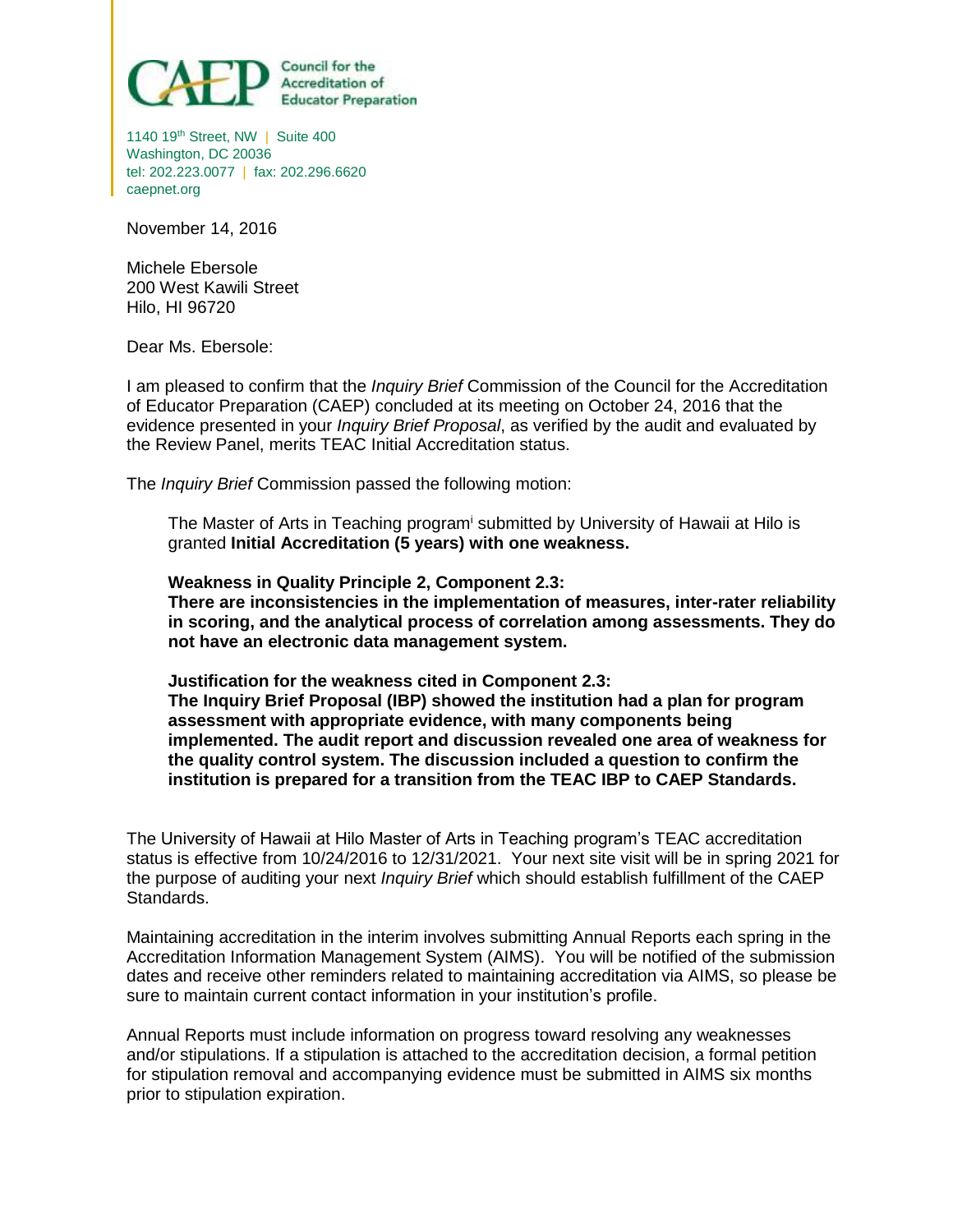This letter will be sent in both electronic and paper format, and, with the paper copy, we will enclose an insert that you may wish to display in your membership plaque.

Your accreditation status also entitles your program to use one of the statements of affiliation and accreditation in the endnote below*ii* and is conditional upon your continued adherence to the principles, standards, and policies of CAEP [\(www.caepnet.org](http://www.caepnet.org/)) and the *Inquiry Brief* Commission [\(www.teac.org\)](http://www.teac.org/). In announcing your accreditation status, you must make clear that it is the preparation program cited in your *Inquiry Brief Proposal* that is accredited, not your entire department and institution.

In keeping with CAEP's policy on Public Disclosure and Transparency of Accreditation Information (Policy XXXIX), we request that you post links to performance assessment summaries and other information (including websites reporting Title II data) and a link to the Summary of the Case that appears on the TEAC website [\(www.teac.org\)](http://www.teac.org/) or CAEP website (see<http://caepnet.org/provider-search>).

As the transition to CAEP standards progresses, you will receive additional information. I encourage your institution to begin now to plan for the CAEP standards and processes, and to take advantage of CAEP's capacity-building opportunities. As a first step, resources can be found on CAEP's website: [http://caepnet.org/accreditation/caep-accreditation/caep](http://caepnet.org/accreditation/caep-accreditation/caep-accreditation-resources)[accreditation-resources.](http://caepnet.org/accreditation/caep-accreditation/caep-accreditation-resources)

If you have any questions about this accreditation decision or about accreditation going forward, please contact Glenda Breaux, Director for the Inquiry Brief Pathway at [glenda.breaux@caepnet.org](mailto:glenda.breaux@caepnet.org) or 202-753-1658.

Congratulations on your accreditation achievement. We look forward to a long and strong relationship as you document your preparation program's quality, continuous improvement, and impact. We hope you will share what you are learning about your program's impact on the field and your program graduates' impact on P-12 students with CAEP, at the CAEP Conference, and at other national or regional conferences.

Sincerely,

Clar A. Keel

Chris Koch President

 $\overline{\phantom{a}}$ 

Cc: Avis M. Masuda ammasuda@hawaii.edu